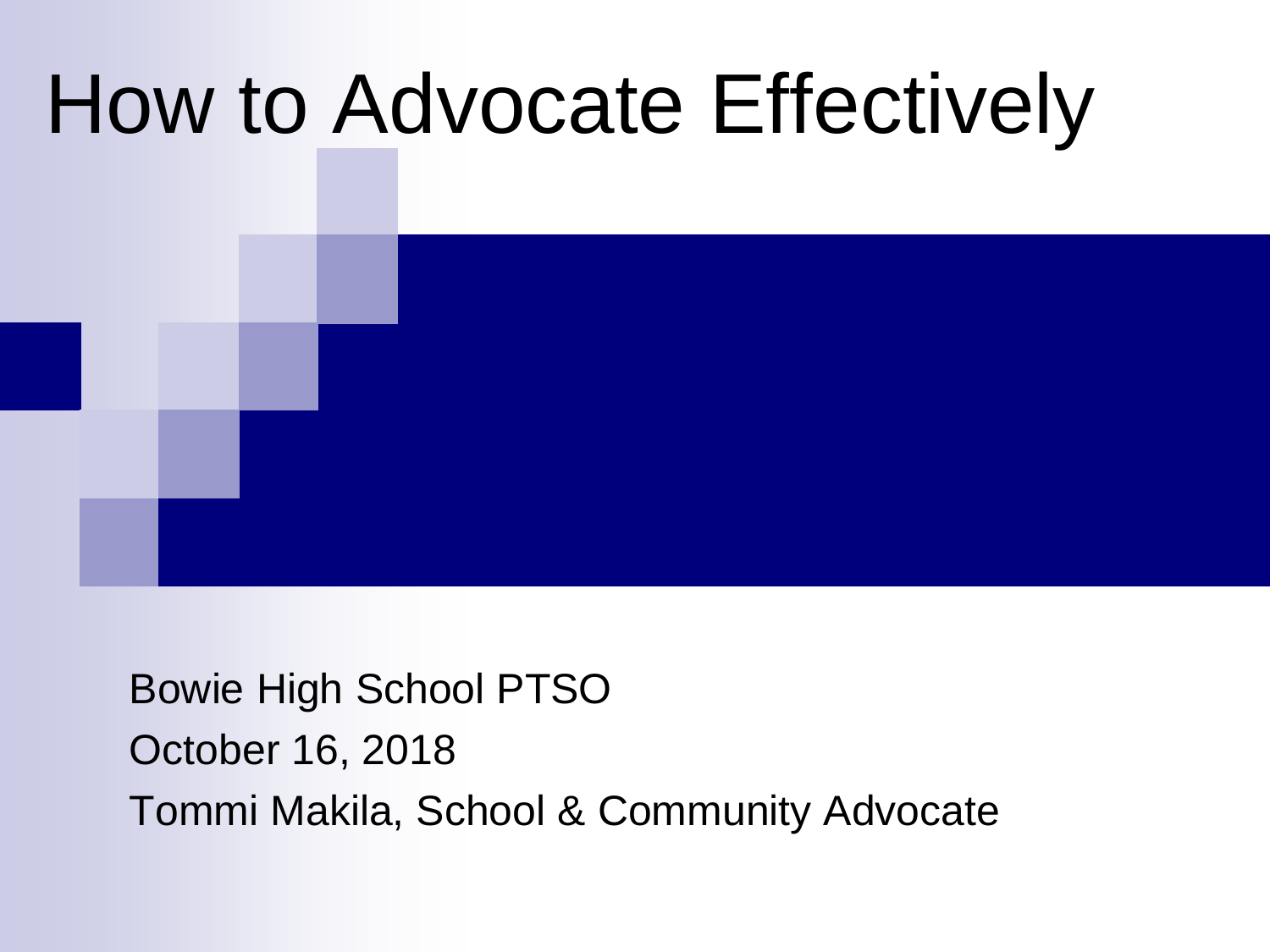# Many Levels of Advocacy

- Federal government level
- State level
- County/PGCPS level
- School level
- All levels are important!

Note: PTAs/PTOs (and other nonprofits) **cannot** take sides in elections or do electioneering – but neutral candidate forums are fine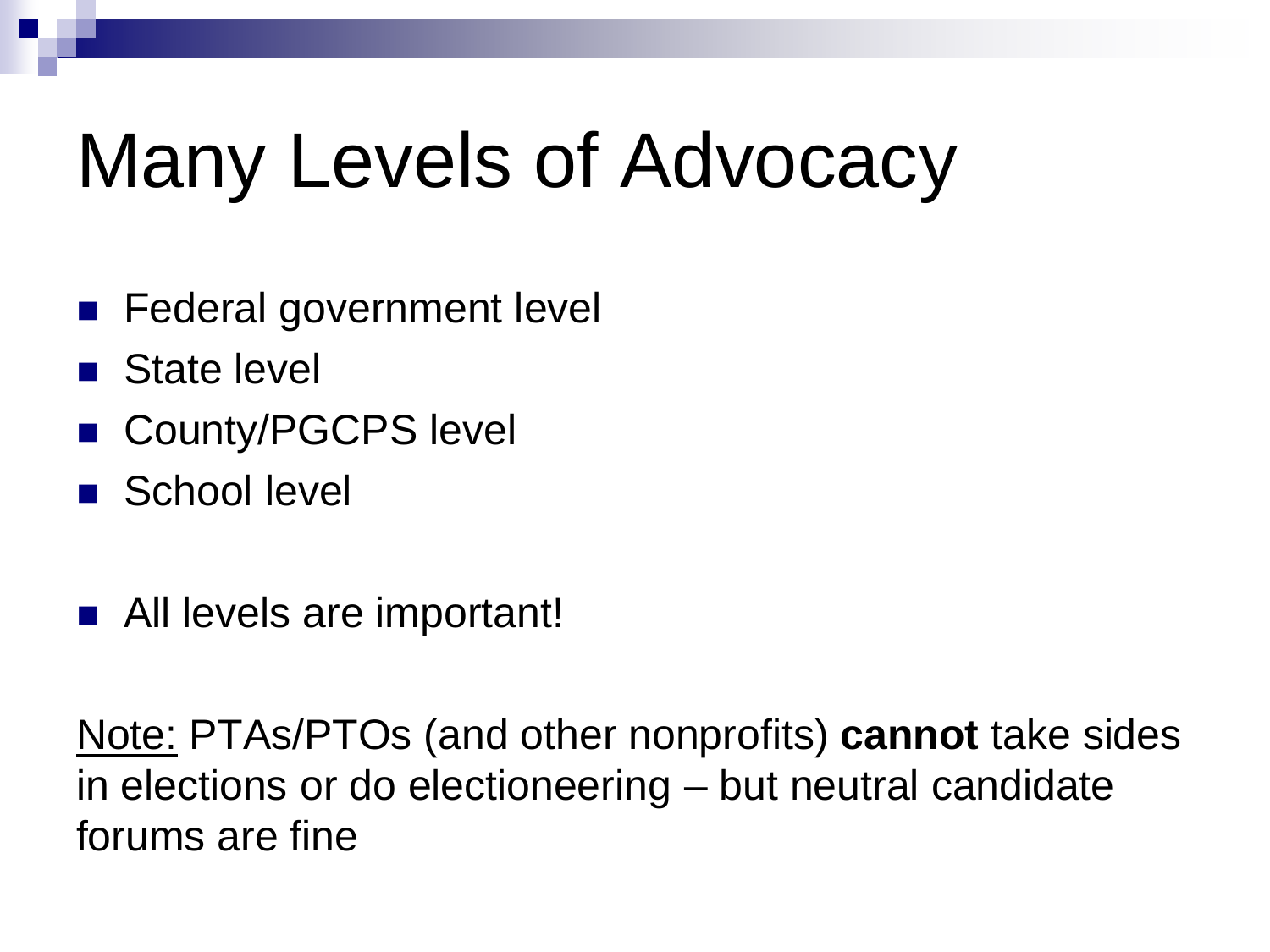# Current "Hot Topics"

- Condition of school buildings
- PGCPS Leadership Structure & **Transparency**
- Kirwan Commission report and recommendations
	- □ Funding and other recommendations for MD schools
- Whatever is going on at your school

 $\Box$  This is where you are most likely to have advocacy success!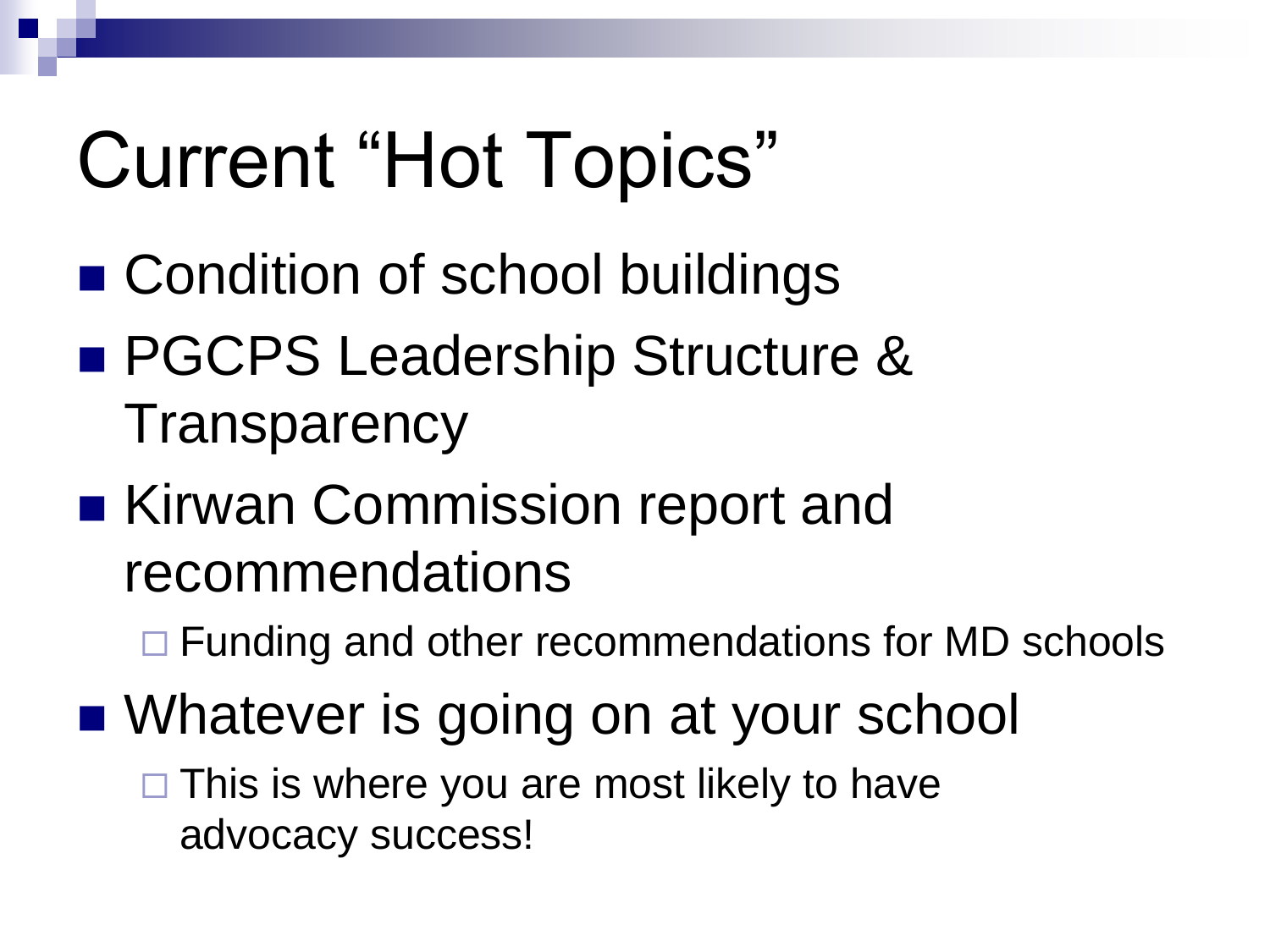# How to Work with Policy Makers – Basics

- Let elected officials/decision makers know your views and concerns
	- Email or call These contacts do matter!
- Build a relationship with decision makers
	- Attend events these officials organize, use other opportunities to talk with them
	- Get on email lists of elected officials, follow them on Facebook and/or **Twitter**
- Tone: Be courteous, reasonable, and constructive
- Substance: Be knowledgeable and informed about issues (educate yourself)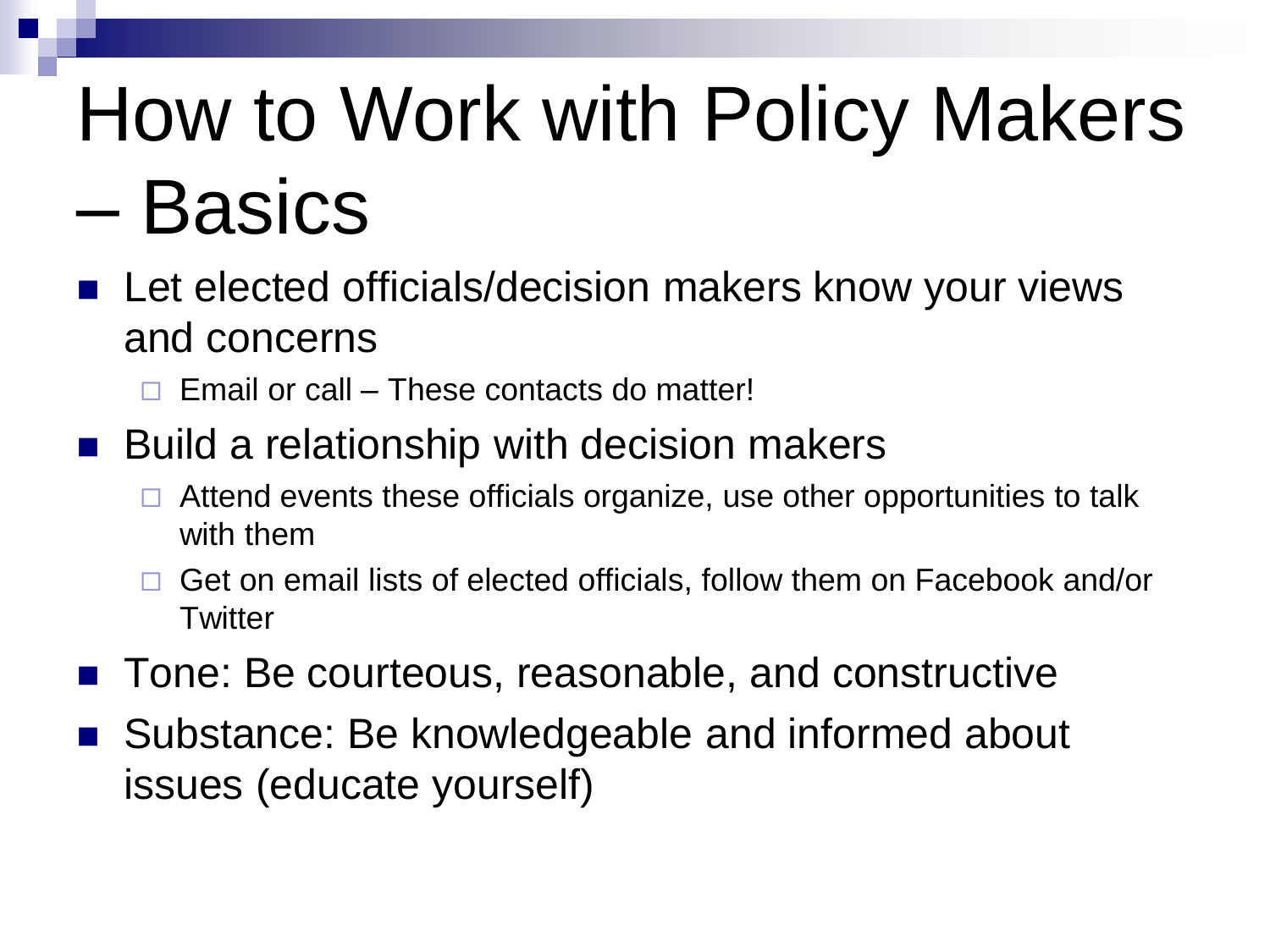# How to Work with Policy Makers (cont'd)

- Don't just complain seek solutions and offer them
- Be focused
	- $\Box$  Pick 1 or 2 top issues and focus on them
- **Network with others** 
	- □ Join PTA/PTO, PGCABS, etc.
- Be persistent! Change seldom happens quickly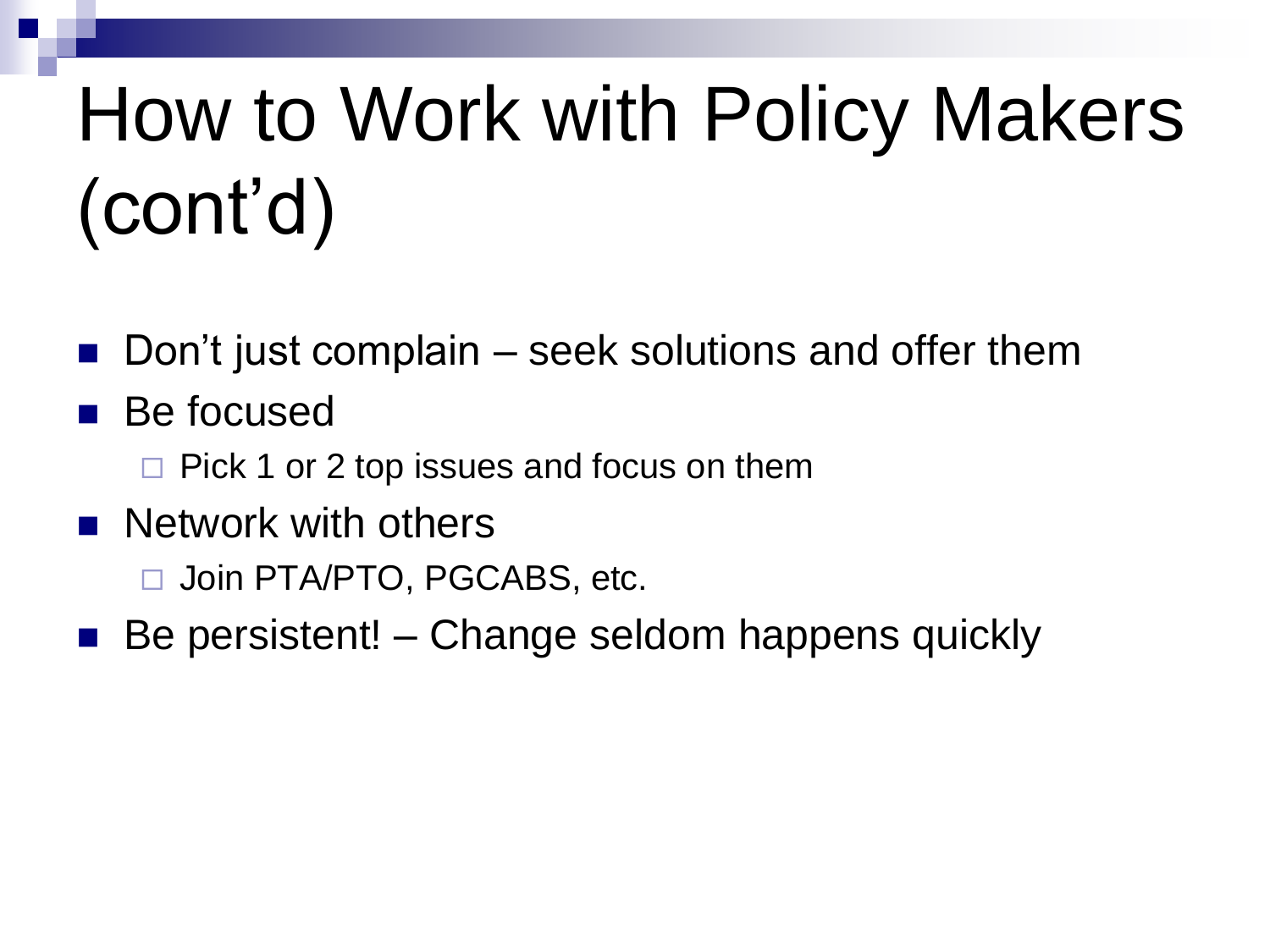# How to Stay Informed on Issues?

## ■ School

□ Your own PTA/PTO, get to know your principal and other staff

 Once you get involved at local level, you will quickly find many other resources to help you stay informed

## ■ County

 $\Box$  Local media, local organizations and listservs

## ■ State

Media, Maryland PTA communications

### ■ Federal

Media, National PTA ("PTA Takes Action Network")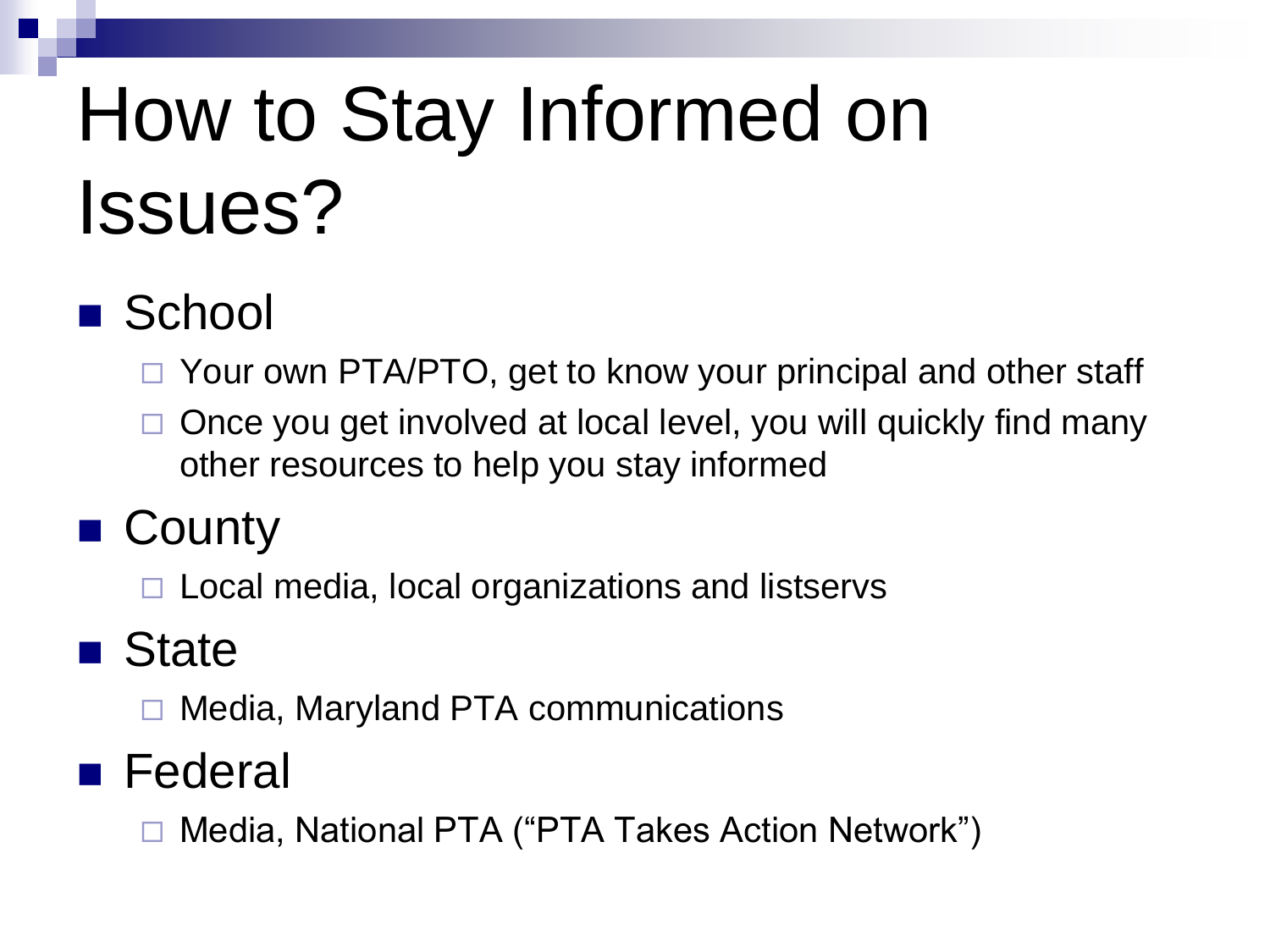# A Top Advocacy Target: Budget

- "Budget shows our priorities"
- PGCPS budget timeline
	- December: CEO introduces her budget
	- □ January/February: **BOE public hearings** 
		- **This is the time to advocate!**
	- □ February: BOE adopts its requested budget
	- □ March-May: County Executive/County Council budget process
	- □ June: Reconciliation of BOE & County budgets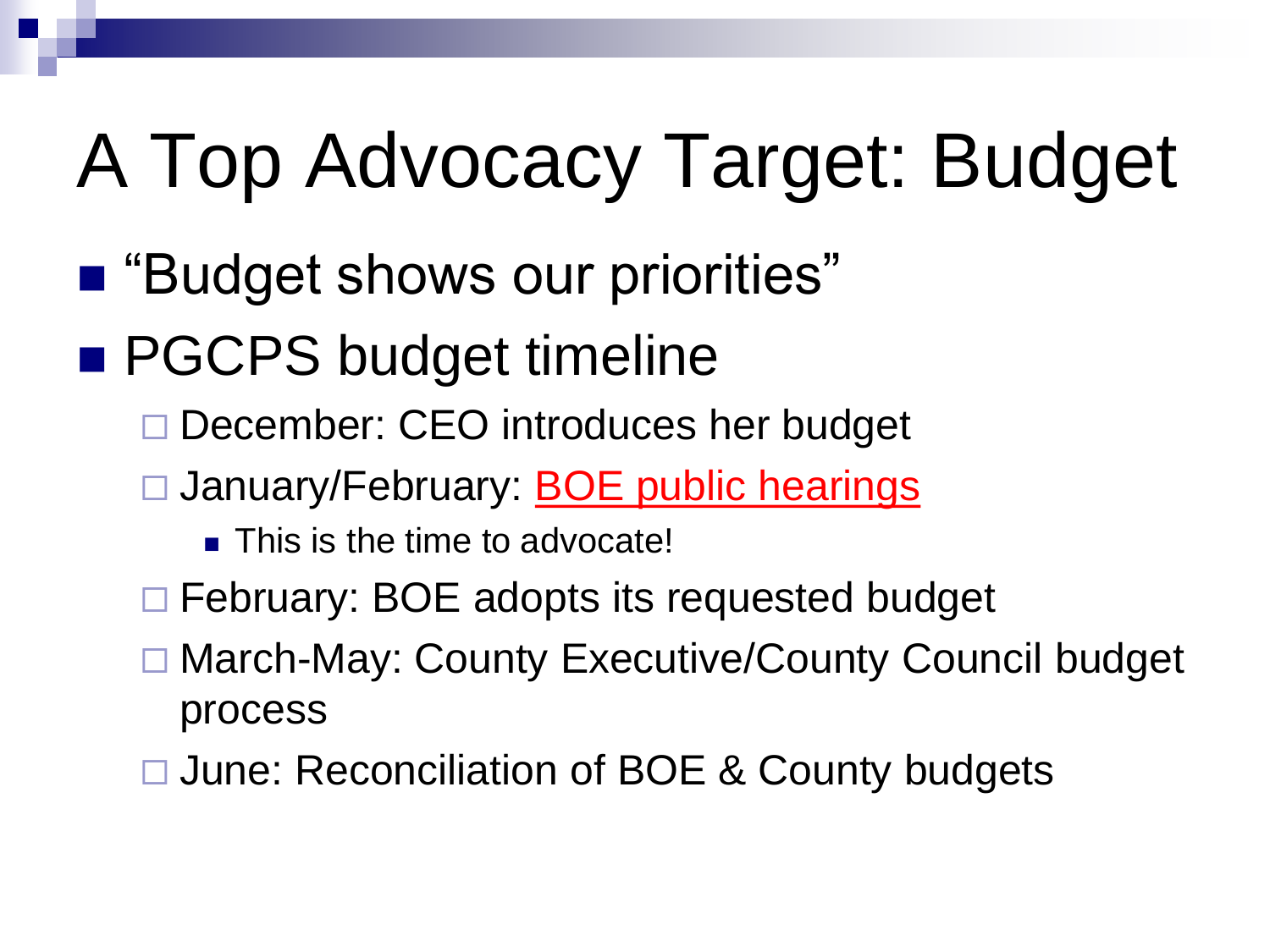# Vote on November 6!

(Early voting Oct. 25 – Nov. 1)

■ Do your own research! □ Do not fall for "sample ballot" advertisements ■ Ballot Question 1 □ Gambling revenue "lock box" for schools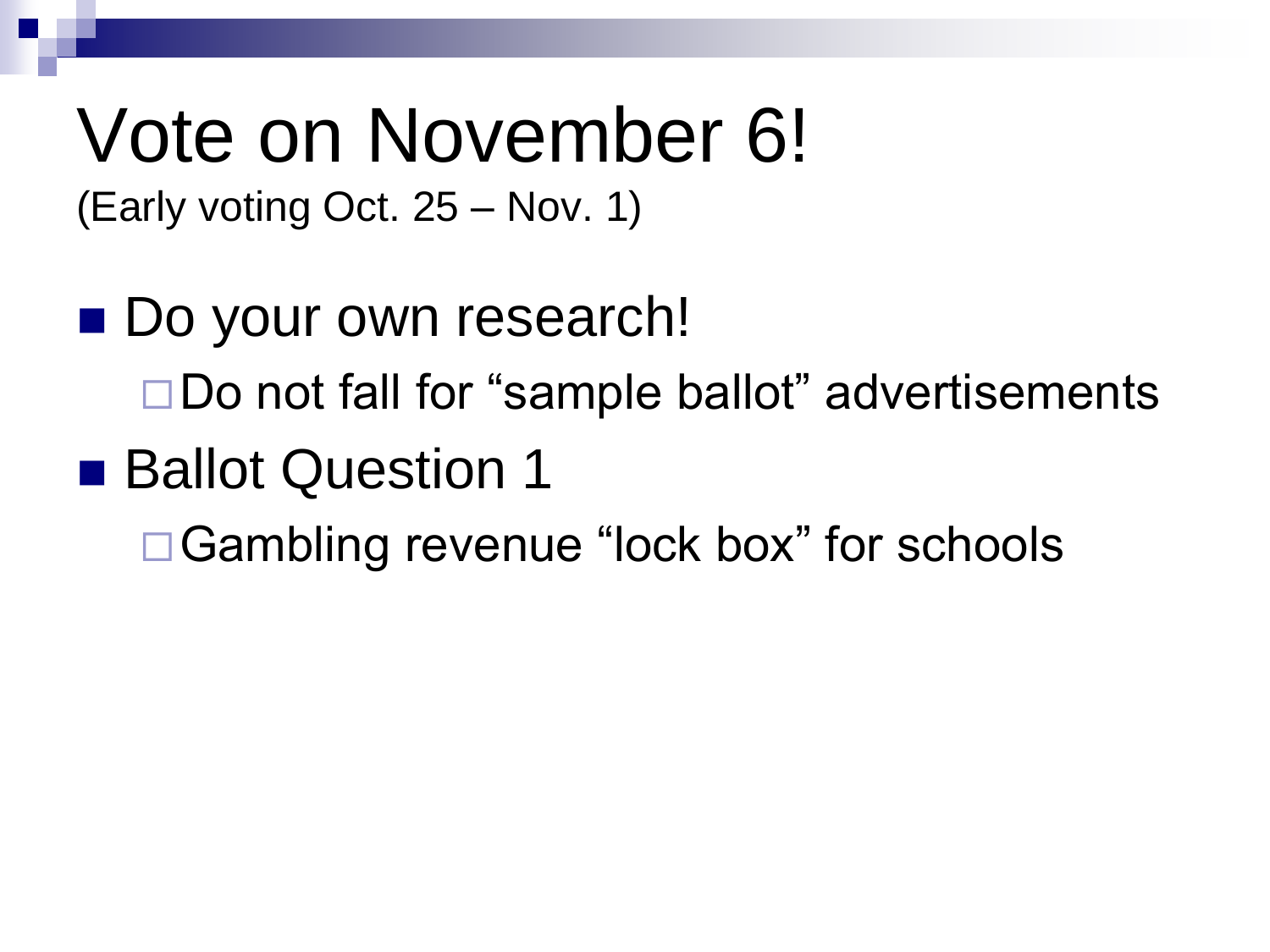## Questions/Comments?

■ Contact: Tommi Makila, School and Community Advocate, [tomakila@hotmail.com](mailto:tomakila@hotmail.com)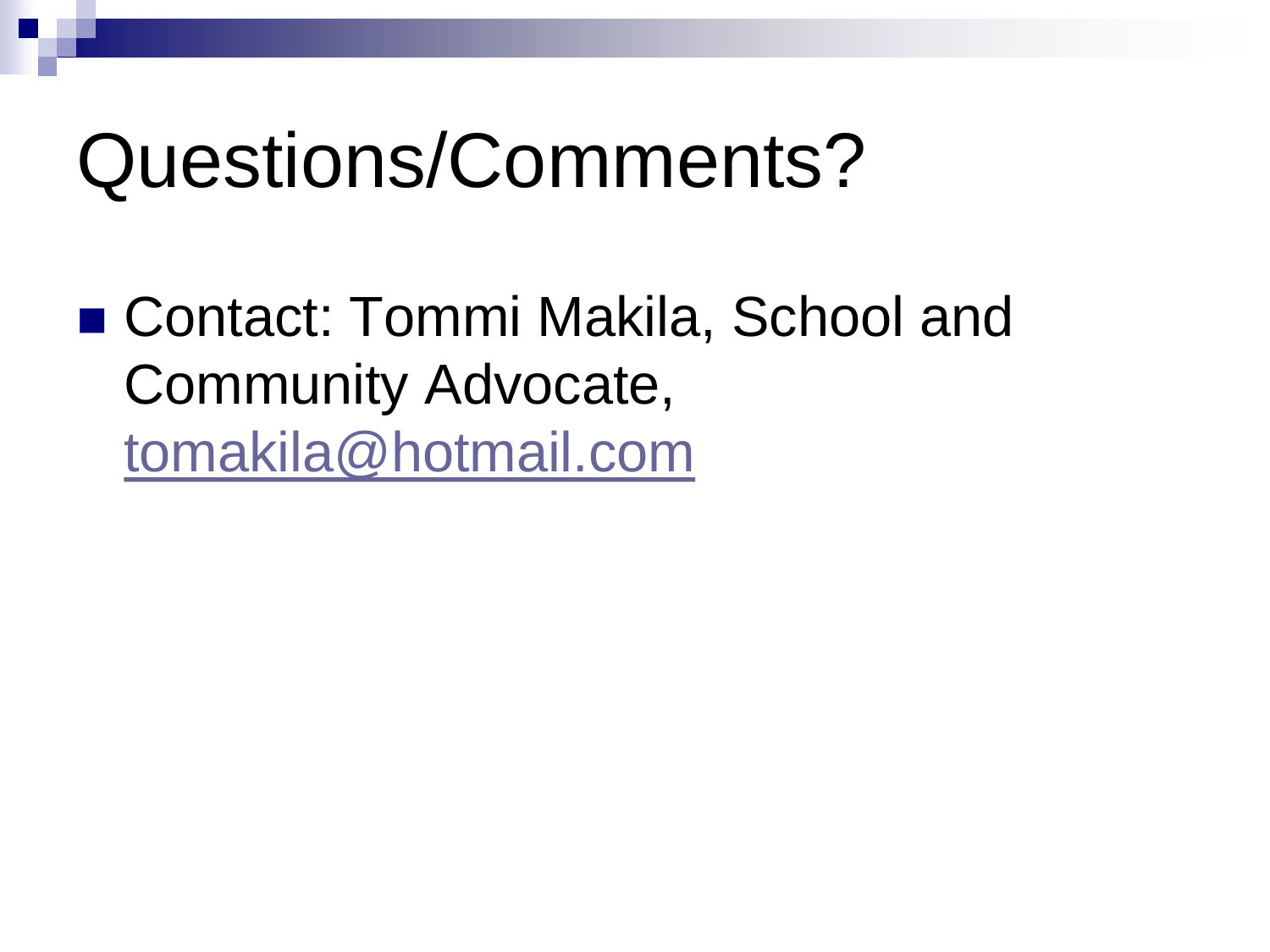## **ADDITIONAL RESOURCES**

www.bowieptso.com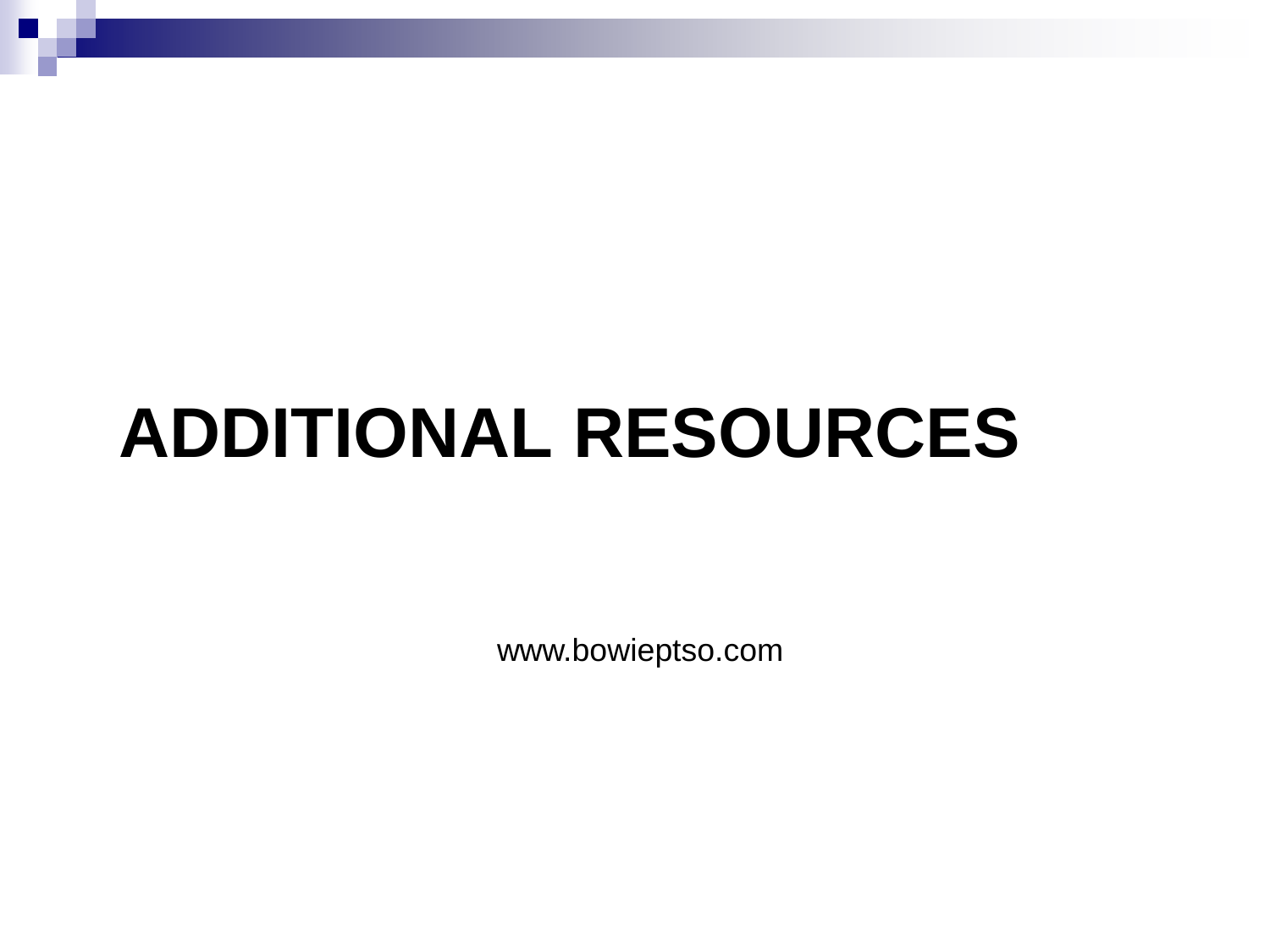## How to Address Concerns

| <b>Type of Concern</b>                                                                                        | Step 1                                                                                                                                                                      | Step 2                                                                      | Step 3                                                          | Step 4                                                        |
|---------------------------------------------------------------------------------------------------------------|-----------------------------------------------------------------------------------------------------------------------------------------------------------------------------|-----------------------------------------------------------------------------|-----------------------------------------------------------------|---------------------------------------------------------------|
| <b>Academic Concerns</b><br>- Curriculum<br>- Materials of Instruction<br>- Grading Policies                  | Classroom Teacher                                                                                                                                                           | Professional School<br>Counselor<br><b>Assistant Principal</b><br>Principal | Curriculum & Instruction                                        | Chief Academic Officer                                        |
| <b>Administration Concerns &amp; Policy/</b><br><b>Procedures</b>                                             | School Administration<br>(Assistant Principal,<br>Principal) & Support Team<br>(Professional School)<br>Counselor, Professional<br>School Nurse, Pupil<br>Personnel Worker) | <b>Instructional Director</b>                                               | Associate Superintendent                                        |                                                               |
| Guidance<br>- College Admissions<br>- Family Concerns<br>- Social/Emotional Concerns<br>- Student Transcripts | Professional School<br>Counselor                                                                                                                                            | School Administration &<br>Support Team                                     | <b>Division of Student</b><br>Services and Special<br>Education | <b>Chief of Student Services</b><br>and Special Education     |
| <b>Health and Medical Concerns</b>                                                                            | Professional School Nurse<br>(School Based)                                                                                                                                 | Nurse Manager of School<br>Area                                             | <b>Health Services Specialist</b><br>for School Area            | Supervisor of Health<br><b>Services</b>                       |
| <b>Homeless</b>                                                                                               | Principal                                                                                                                                                                   | Homeless Office                                                             | Office of Appeals                                               | Board of Education                                            |
| <b>Special Education Concerns</b>                                                                             | Classroom Teacher<br><b>Special Education Teacher</b><br>Special Education Chair<br>Professional School<br>Counselor                                                        | <b>Assistant Principal</b><br>Principal                                     | Assistant Supervisor for<br>Compliance                          | Compliance Officer<br>Director of Special<br><b>Education</b> |
| 504 Concerns                                                                                                  | <b>School Counselor</b><br>(504 Case Manager)                                                                                                                               | 504 Building Facilitator<br>(Designated Asst.<br>Principal)                 | <b>School Principal</b>                                         | 504 Coordinator                                               |
| Transportation                                                                                                | Assistant Principal<br>Principal                                                                                                                                            | <b>Transportation Office</b>                                                |                                                                 |                                                               |
| <b>Tuition Waivers/Kinship Care</b>                                                                           | Office of Pupil Accounting                                                                                                                                                  | Office of Appeals                                                           | <b>Board of Education</b>                                       |                                                               |

### https://www.pgcps.org/guide-to-addressing-concerns/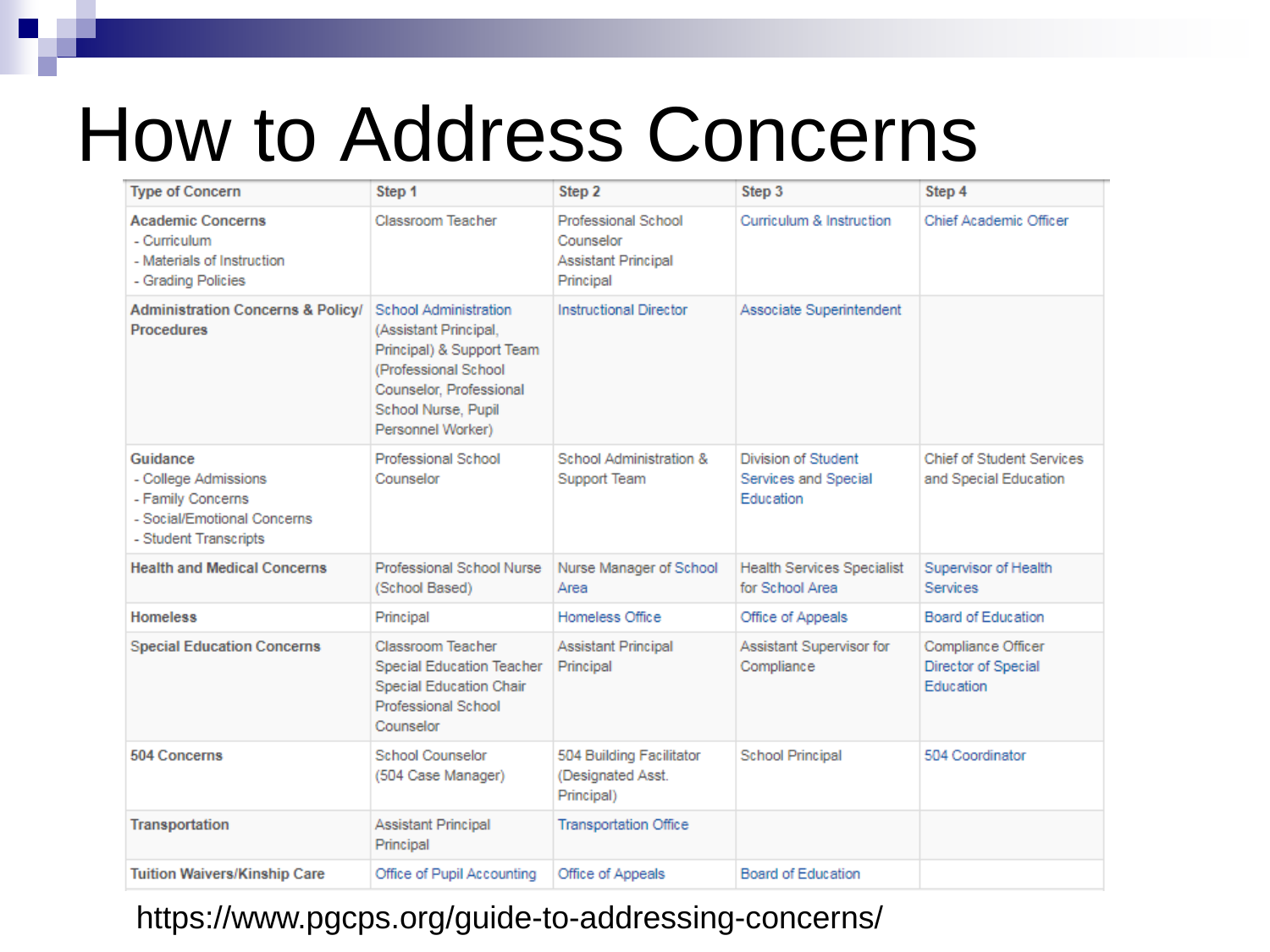### Pasos para Responder a Preguntas e Inquietudes

| <b>Typos de preocupaciones</b>                                                                                                                              | Paso 1                                                                                                                                                                | Paso 2                                                                 | Paso 3                                                        | Paso 4                                                                   |
|-------------------------------------------------------------------------------------------------------------------------------------------------------------|-----------------------------------------------------------------------------------------------------------------------------------------------------------------------|------------------------------------------------------------------------|---------------------------------------------------------------|--------------------------------------------------------------------------|
| Preocupaciones<br><b>Académicas</b><br>- Currículo<br>- Materiales de Instrucción<br>- Pólizas de Calificaciones                                            | Maestro/a de Aula                                                                                                                                                     | Consejero/a Escolar<br>Subdirector<br>Director Escolar                 | Curricula y Instrucción                                       | Directora ejecutiva                                                      |
| Preocupaciones<br>sobre Pólizas y<br><b>Procedimientos</b><br><b>Administrativos</b>                                                                        | Administración<br>Escolar (Subdirector,<br>Director) y equipo de apoyo<br>(Consejero/a<br>Escolar, Personal de la<br>Enfermería, Personal de<br>asistencia al alumno) | Director de Instrucción                                                | Asistante Superintendente                                     |                                                                          |
| <b>Orientación Estudiantil</b><br>- Ingreso a la universidad<br>- Asuntos familiares<br>- Preocupaciones<br>soliaes/emocionales<br>- Expedientes Académicas | Consejero/a Escolar                                                                                                                                                   | Administración<br>Escolar (Subdirector,<br>Director) y equipo de apoyo | División de Servicios para<br>Alumnos y Educación<br>Especial | Directora ejecutiva de<br>Servicios para Alumnos<br>y Educación Especial |
| Asuntos Médicos y de<br>Salud                                                                                                                               | Personal de la Enfermería                                                                                                                                             | Gerente de Enfermería<br>del Area Escolar                              | Espelicista de Servicos de<br>Salud del Area Escolar          | Supervisor de Servicios<br>de Salud                                      |
| Personas sin Hogar                                                                                                                                          | <b>Director Escolar</b>                                                                                                                                               | Oficina de Personas sin<br>Hogar                                       | Oficina de Apelaciones                                        | Junta Educativa                                                          |
| Asuntos de Educación<br><b>Especial</b>                                                                                                                     | Maestro/a de Aula<br>Maestro/a de Educación<br>Especial<br>Jefe Escolar del<br>Departamento de Educación<br>Especial<br>Consejero/a Escolar                           | Subdirector<br><b>Director Escolar</b>                                 | Asistente Supervisor de<br>Cumplimiento                       | Oficial de Cumplimiento<br>Director de Educación<br>Especial             |
| Asuntos de 504                                                                                                                                              | Consejero/a Escolar                                                                                                                                                   |                                                                        | <b>Director Escolar</b>                                       |                                                                          |
| <b>Transporte</b>                                                                                                                                           | Subdirector<br><b>Director Escolar</b>                                                                                                                                | Oficina de Transporte                                                  |                                                               |                                                                          |

https://www.pgcps.org/es/ayuda/cards/Pasos-para-Responder-a-Preguntas-e-Inquietudes/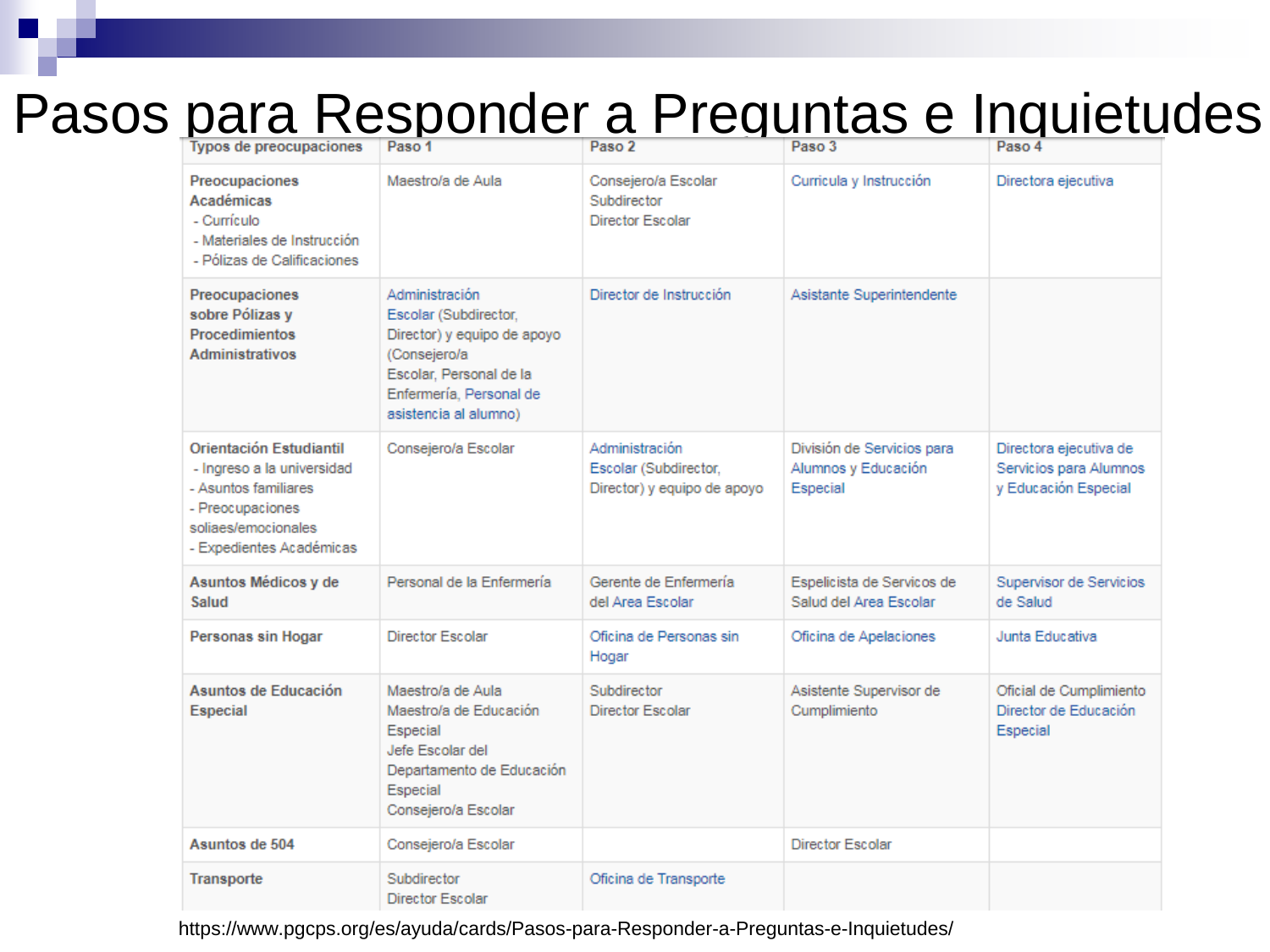# Bowie Contacts

■ Ms. Prince, Principal



- **robynne.prince@pgcps.org Ms. Mintz, Parent Engagement Liaison.** 
	- **nicole.mintz@pgcps.org**
- Ms. Ahmed, School Board Member

**[raaheela.ahmed@pgcps.org](mailto:raaheela.ahmed@pgcps.org)**



- **Dr. Coleman, Instructional Director** 
	- **[Charosc.Coleman@pgcps.org](mailto:Charosc.Coleman@pgcps.org)**
- Mr. Turner, Vice-Chair, County Council



**District4@co.pg.md.us**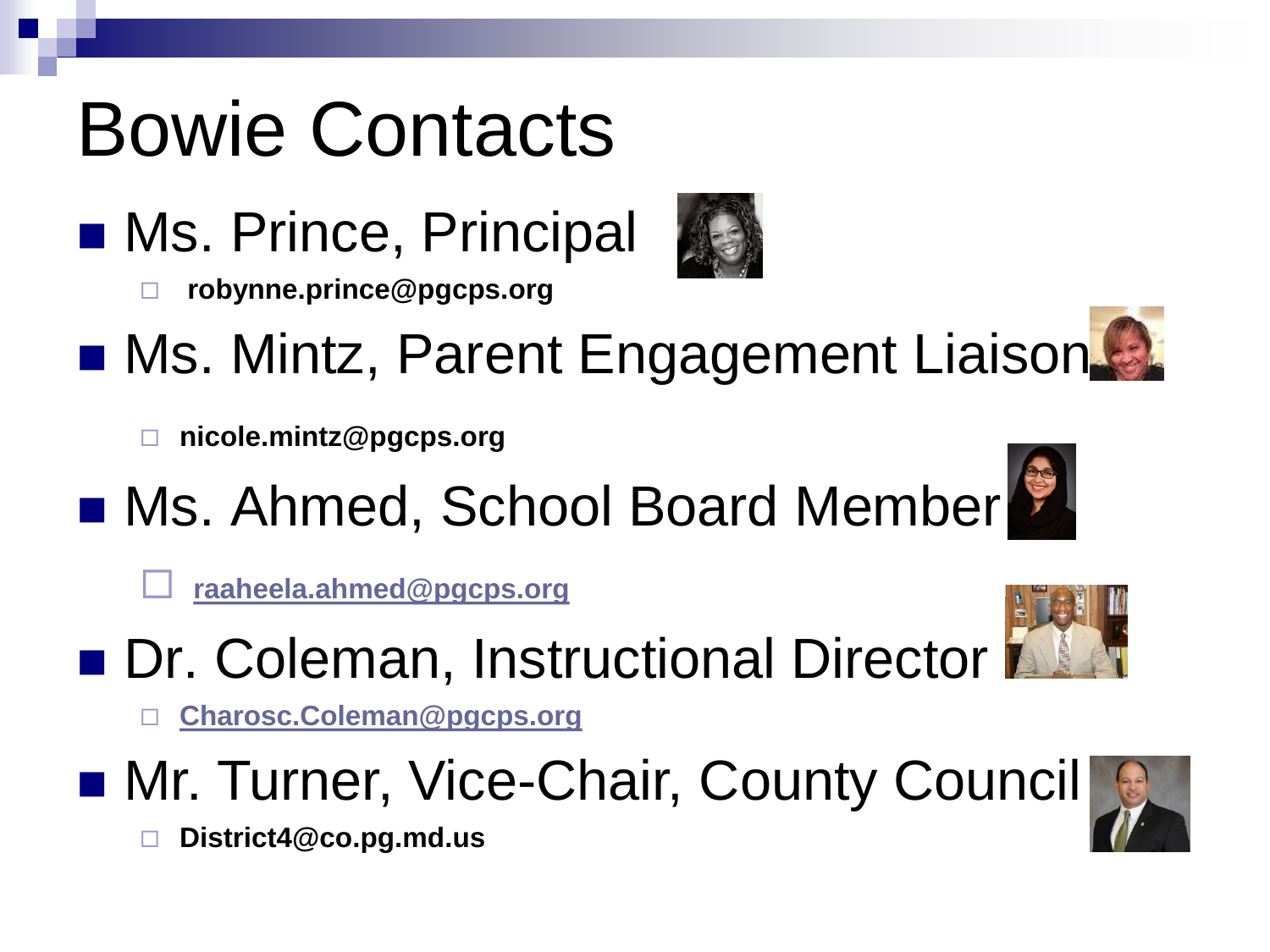### **Area Offices**

The Area Administrative Offices serve to supervise and support schools. Each school is assigned to an Administrative Office, which is overseen by an Associate Superintendent of Schools. Within each Area, Instructional Directors supervise schools, so that each school receives differentiated support in accordance with the Board of Education's Theory of Action. To find out which Area your school is in, please consult the Schools Search Page or the Administrative Office Chart.

Need help? View our quide on How to address questions and concerns

#### Area 1 - Elementary Schools

Kassandra Lassiter, Ed.D. Associate Superintendent John E. Howard: 4400 Shell Street, Capitol Heights, MD 20743 (p) 301-952-6583 (f) 301-669-6063

#### Area 2 - Middle Schools

David Curry, Ed.D. Associate Superintendent John E. Howard: 4400 Shell Street, Capitol Heights, MD 20743 (p) 301-952-6584 (f) 301-669-6063

#### Area 3 - High Schools

Carletta Marrow, Ed.D. Associate Superintendent John E. Howard: 4400 Shell Street, Capitol Heights, MD 20743 (p) 301-952-6585 (f) 301-669-6063

#### **Charter Schools**

**Elizabeth Saunders Acting Instructional Director** John E. Howard: 4400 Shell Street, Capitol Heights, MD 20743 (p) 301-952-6586 (f) 301-669-6063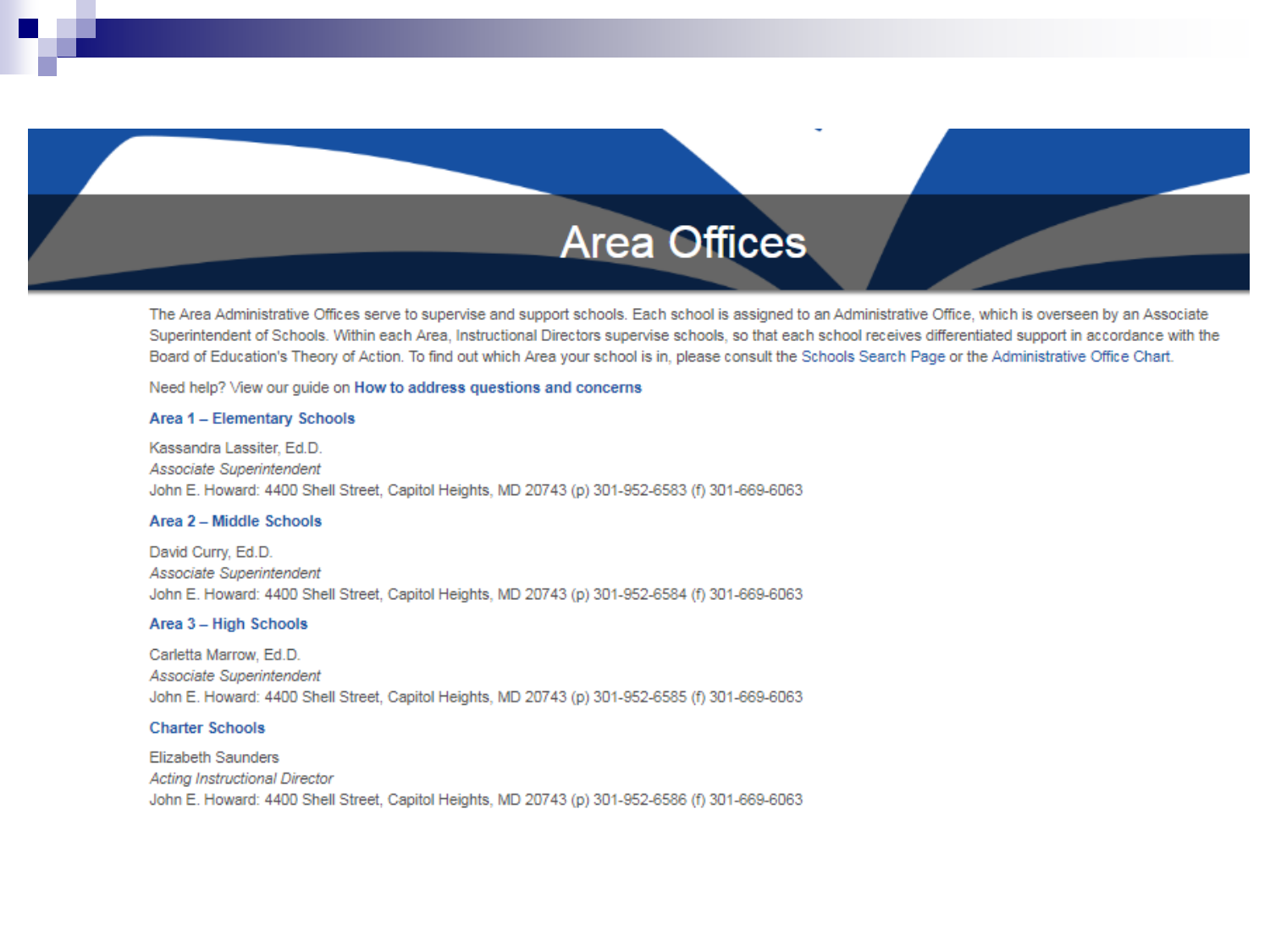## **EXTRA INFO ON CAPITAL BUDGET**